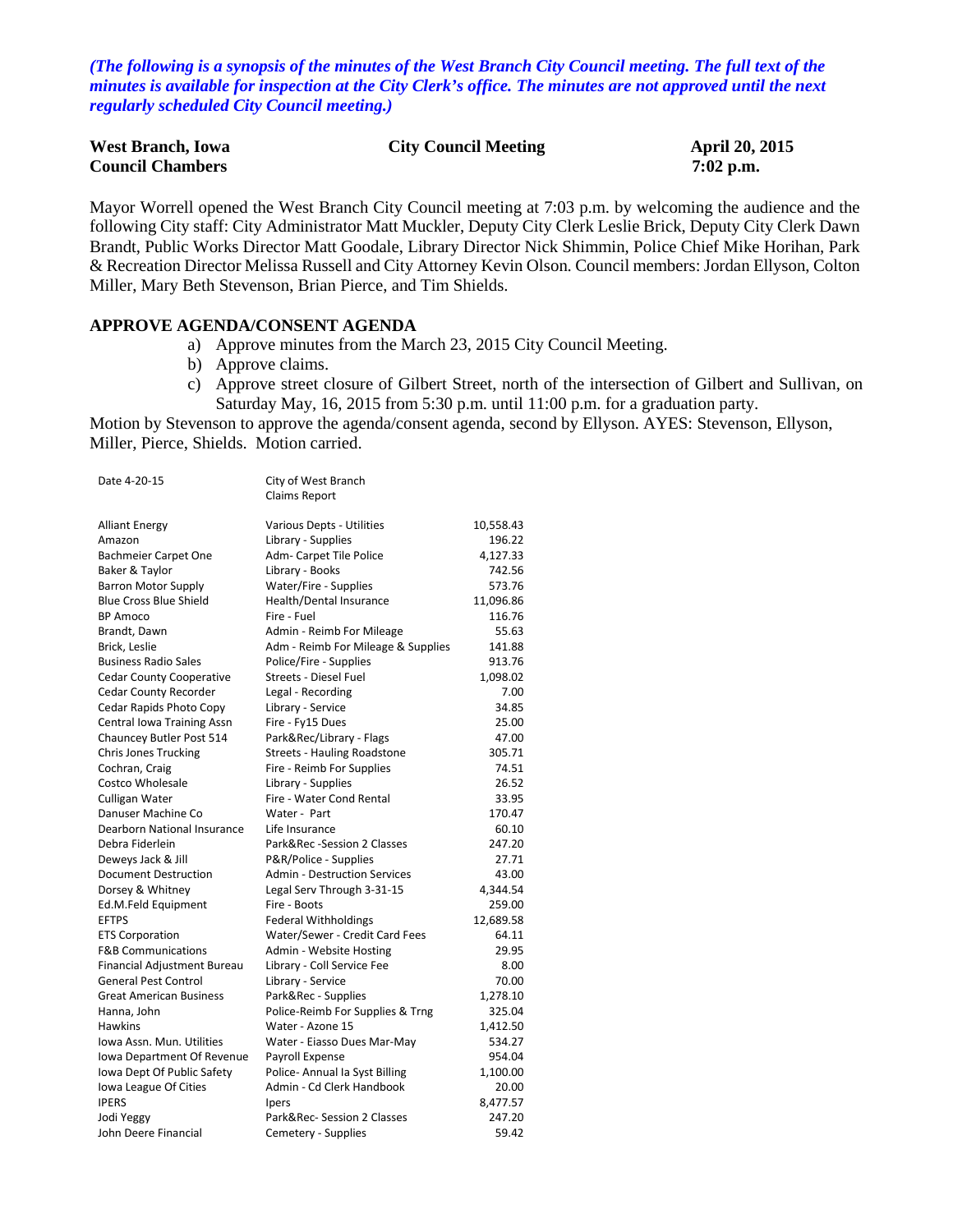| Johnson County Refuse            | Recycling - March 2015                                 | 3,709.75   |
|----------------------------------|--------------------------------------------------------|------------|
| Kevin Olson                      | Legal Services For April 2015                          | 1,500.00   |
| Kingdom Graphics                 | Water - Banner                                         | 10.00      |
| <b>Kings Material</b>            | Park&Rec - Parking Curbs                               | 716.25     |
| Koch Brothers                    | Admin - Copier Contract copies                         | 365.48     |
| Lacina, Katarina                 | Park&Rec - Refund For Soccer                           | 35.00      |
| L. L. Pelling Co.                | Streets - Premix                                       | 170.24     |
| <b>Liberty Communications</b>    | Various Depts - Phone Service                          | 1,104.83   |
| Linn County R.E.C.               | <b>Streets - Utilities</b>                             | 138.00     |
| Lynch's Plumbing                 | Water - Supplies                                       | 10.50      |
| <b>Matt Parrott</b>              | Admin - Receipt Books                                  | 202.48     |
|                                  |                                                        |            |
| Mechanicsville Public Library    | Library - Iclip Art                                    | 10.00      |
| Mediacom                         | Cable - Service                                        | 40.90      |
| Menards                          | Park&Rec - Supplies Easter                             | 135.77     |
| Midwest Frame & Axle             | Streets - Service                                      | 114.26     |
| Midwest Janitorial Service       | Lib/Adm/Th/Police - Cleaning                           | 646.56     |
| Moore's Welding                  | Water - Service                                        | 560.10     |
| North East Iowa Regional         | Admin - NEI Region Dues                                | 20.00      |
| Office Of Auditor Of State       | Admin - Fy14 Audit Services                            | 10,443.03  |
| O'Neil, Paul                     | Water - Reimb For Mileage                              | 40.05      |
| Oriental Trading Co.             | Park&Rec - Easter Supplies                             | 1,229.17   |
| Overdrive                        | Library - Ebooks                                       | 212.97     |
| Parkside Tire & Wrecker          | Cemetery/Fire - Parts & Service                        | 60.50      |
| Payroll Expense                  | Payroll Expense 4-10-15                                | 27,291.94  |
| <b>Pitney Bowes</b>              | Library - Rental Contract                              | 120.00     |
| <b>Pitney Bowes</b>              | Admin - Postage Machine                                | 218.00     |
| <b>Pitney Bowes</b>              | Water/Adm - Postage                                    | 500.00     |
| Plastic Recycling Of Iowa        | Park&Rec - Trash Receptacles                           | 1,180.30   |
| Play It Again Sports             | Park & Rec - Soccer Equipment                          | 538.80     |
| <b>QC Analytical Services</b>    | Sewer - Testing                                        | 584.00     |
| Quill Corp                       | Various Depts - Supplies                               | 191.72     |
| Ratliff, Brad                    | Fire - Reimb For Training Class                        | 69.00      |
| <b>River Products</b>            | Streets-Roadstone                                      | 901.14     |
| Sandy Heick                      | Fire - WBFD Medical Trng                               | 150.00     |
| Seneca Companies                 | Service Soil Analysis & Report                         | 5,100.00   |
| Shanelle Peden                   |                                                        | 150.00     |
| Shawn Pierce                     | Cable - Video Meetings<br>Park&Rec - Session 2 Classes | 247.20     |
|                                  | Admin - Reimb Website Renewal                          | 63.98      |
| Shimmin, Nick                    |                                                        | 703.50     |
| <b>Summit Companies</b>          | Various Depts - Fire Ext Serv                          |            |
| Supplyworks                      | Adm/Th/Police/Wtr - Supplies                           | 189.10     |
| <b>Terence Goerdt</b>            | Admin - Inspections                                    | 140.00     |
| <b>Tipton Conservative</b>       | Library - Subscription                                 | 36.00      |
| Toynes Ia. Fire Trk.Serv         | Fire - Parts                                           | 140.54     |
| Treasurer State Of Iowa          | lowa Sales Tax Ach & State W/H                         | 4,780.00   |
| Trugreen                         | P&R - Lawn Srv Lions Field                             | 145.00     |
| Uniform Den                      | Police - Uniforms                                      | 1,377.06   |
| <b>United States Treasury</b>    | Payroll Expense                                        | 1,321.58   |
| U Of Iowa: State Hygienic Lab    | Water - Testing                                        | 25.00      |
| <b>UPS</b>                       | Sewer - Shipping                                       | 84.04      |
| <b>US Bank Equipment Finance</b> | Library/Admin - Copier Contract                        | 318.12     |
| <b>USA Blue Book</b>             | Water - Supplies                                       | 439.61     |
| Veenstra & Kimm                  | Various Depts - Engineering                            | 2,975.55   |
| Verizon Wireless                 | Various Depts - Phone Service                          | 775.82     |
| Walmart                          | Library - Supplies                                     | 384.11     |
| West Branch Ford                 | Police-Service 2014 Taurus                             | 42.14      |
| <b>West Branch Times</b>         | Legal/Cem - Publications                               | 457.29     |
| <b>WEX Bank</b>                  | Police/Water - Fuel                                    | 1,232.70   |
| <b>Windstar Lines</b>            | Park&Rec - Bus Deposit                                 | 202.20     |
| Youth Sports Foundation          | Park&Rec - Bohlen Track Fee                            | 35.00      |
| Zuniga, Dan & Carol              | Park&Rec - Refund                                      | 15.00      |
|                                  | <b>Grand Total</b>                                     | 137,198.83 |
|                                  |                                                        |            |
| <b>Fund Totals</b>               |                                                        |            |
| 001 General Fund                 | 78,671.47                                              |            |
| 022 Civic Center                 | 1,093.26                                               |            |
| 031 Library                      | 9,759.24                                               |            |
| 110 Road Use Tax                 | 3,389.57                                               |            |
| 112 Trust And Agency             | 12,830.29                                              |            |
| 600 Water Fund                   | 19,837.81                                              |            |
| 610 Sewer Fund                   | 11,617.19                                              |            |
|                                  |                                                        |            |
| <b>Grand Total</b>               | 137,198.83                                             |            |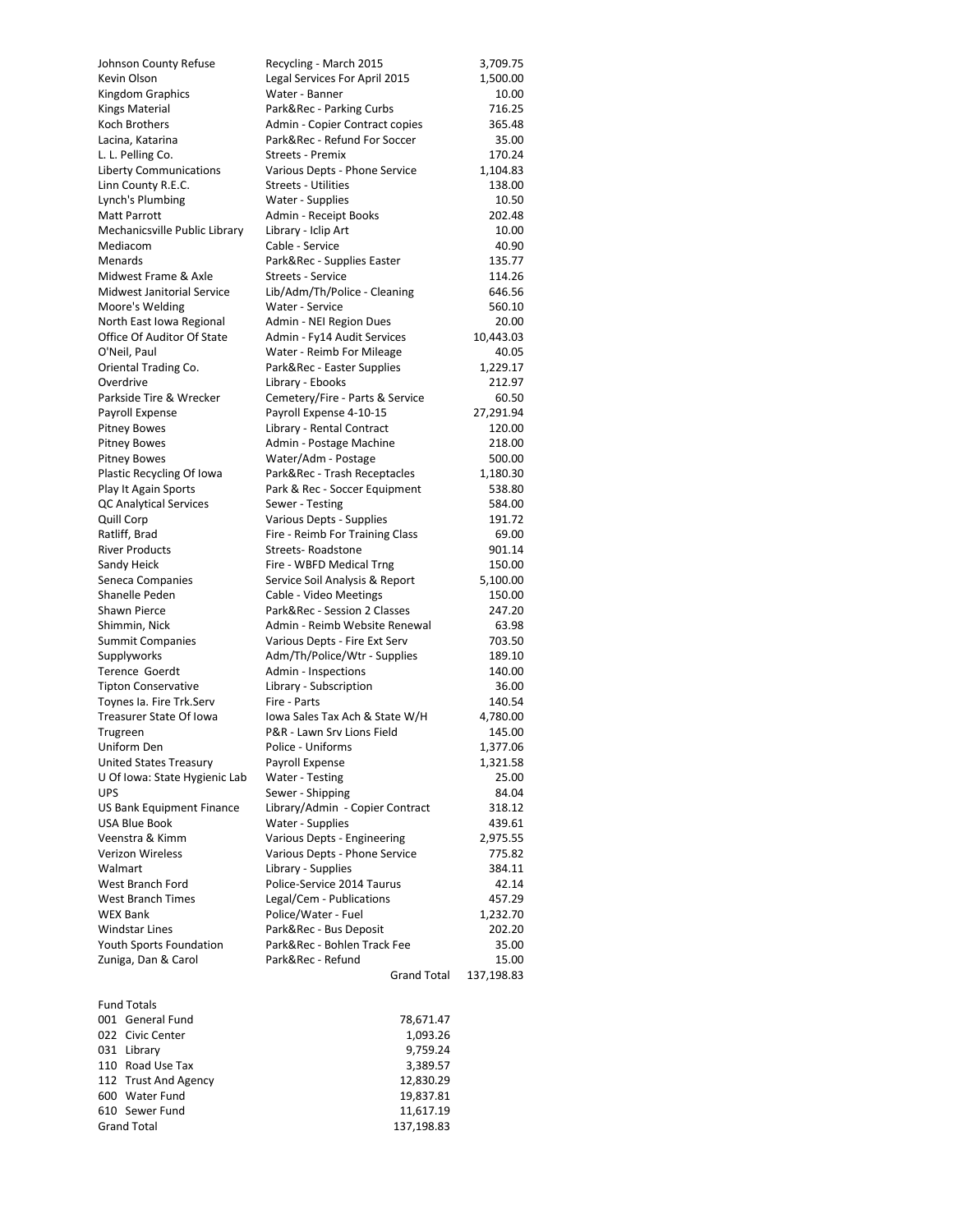# Mayor Mark Worrell – Recognition of Anita Starr D.D.S.

Mayor Worrell presented Dr. Anita Starr, D.D.S. and Ed Starr with a Business Certificate of Appreciation for seventeen years of business in the West Branch community.

# John Etheredge and Jay Walton – Introduction to JCG Land Services, Inc.

John Etheredge, former Johnson County Supervisor, introduced himself and explained his new role with JCG Land Services. JCG is a Real Estate and Right of Way Contractor for Alliant Energy. His current projects in West Branch include moving overhead power lines underground. Work has begun on East Main and North 6<sup>th</sup> Street in West Branch. Jay Walton, also with JCG Land Services, provided further company history including noting that they have been in the business since 1990 and act as a buffer between the land owner and the entity buying easements for projects. Their goal is to offer help through purchasing easements, start to finish and through the whole project. Muckler commented that JCG Land Services, Inc. would be a good partner on future projects.

Motion to adjourn to closed session to discuss strategy with counsel in matters that are presently in litigation or where litigation is imminent where the disclosure would be likely to prejudice or

disadvantage the position of the governmental body in that litigation pursuant to Section 21.5(c) of the Code of Iowa.

Motion by Stevenson, second by Pierce to move to Closed Session at 7:15 p.m. AYES: Stevenson, Pierce, Ellyson, Miller, Shields. Motion carried.

Motion by Shields, second by Pierce to adjourn Closed Session at 7:41 p.m. AYES: Shields, Pierce, Ellyson, Miller, Stevenson. Motion carried.

First Reading of Ordinance 727 amending Chapter 55 "Animal Protection and Control."/Move to action.

Motion by Ellyson, second by Shields to approve First Reading of Ordinance 727 amending Chapter 55 "Animal Protection and Control." AYES: Ellyson, Shields, Miller, Pierce, Stevenson. Motion carried

Resolution 1289, approving a professional services agreement with Iowa Codification, Inc. in the amount of \$2,300. /Move to action.

Motion by Miller, second by Stevenson to approve Resolution 1289. AYES: Miller, Stevenson, Ellyson, Pierce, Shields. Motion carried

Resolution 1290, amending the West Branch Schedule of Fees. /Move to action. Motion by Miller, second by Ellyson to approve Resolution 1290. AYES: Miller, Ellyson, Pierce, Shields, Stevenson. Motion carried

Resolution 1291, amending the Revolving Loan Fund Agreement with Main Street West Branch. /Move to action.

Muckler noted that the two changes were requested in our annual audit. Moving forward, Main Street will provide monthly finance reports and follow investment protocols.

Motion by Ellyson, second by Shields to approve Resolution 1291. AYES: Ellyson, Shields, Miller, Pierce, Stevenson. Motion carried

Public Hearing on the proposed plans and specifications, proposed form of contract and estimate for construction of Main Street Sidewalk- Phase 2 for the City of West Branch Iowa and the taking of bids therefor.

Entered Public Hearing at 7:46 p.m. No comments from the public.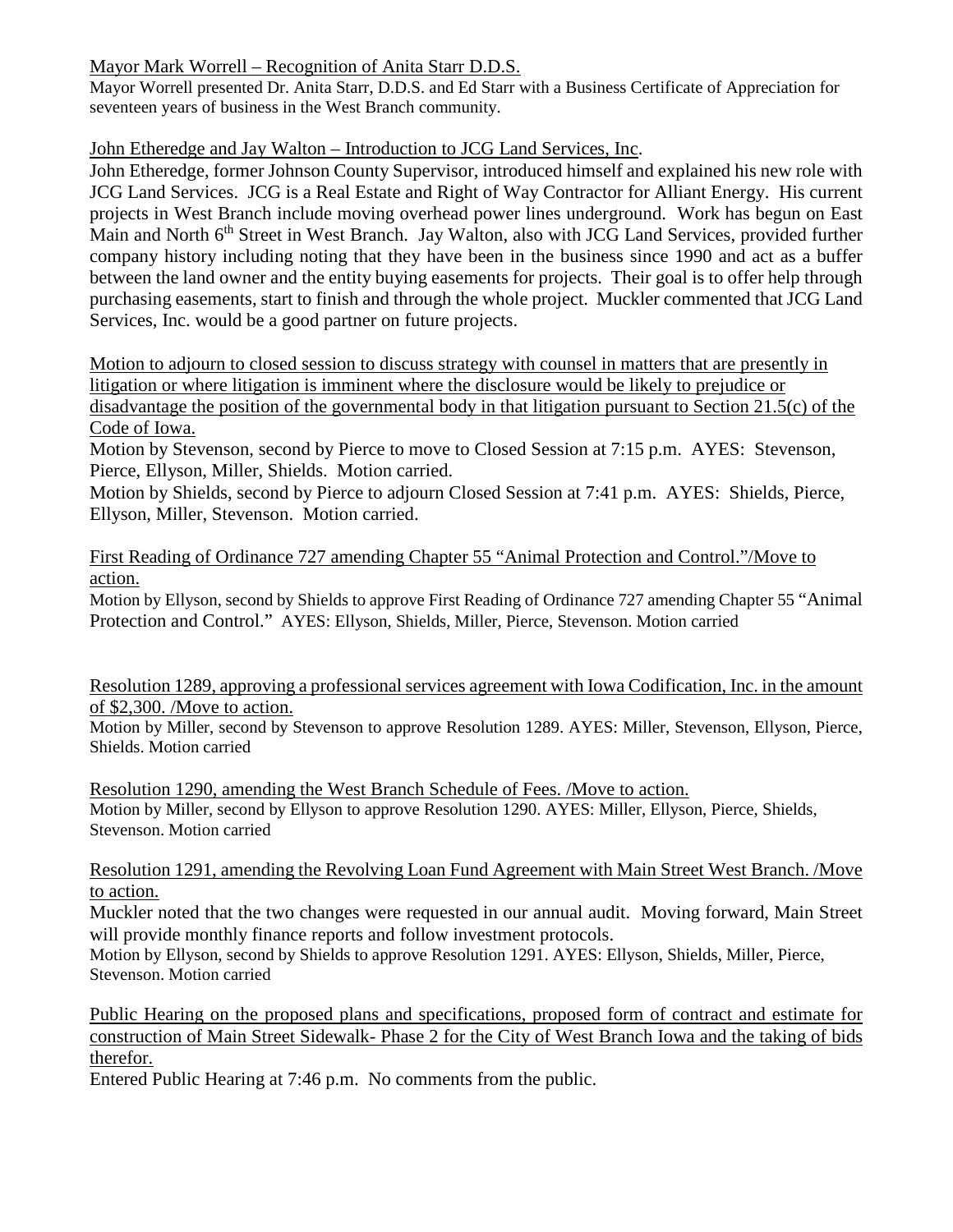Resolution 1292, approving the plans, specifications, form of contract, and estimate of cost; all for the Main Street Sidewalk –Phase 2 Project, West Branch Iowa./Move to action.

Eric Gould of Veenstra & Kimm, Inc. clarified that some of the costs associated with the National Park Service was incorrectly documented which would result in a lower cost to the NPS. Muckler commented that the overall cost of the project is higher than originally estimated, however we did get a good contractor for the project. He also noted that the total cost of this project will be shared between the City, Main Street West Branch and the National Park Service.

Motion by Stevenson, second by Ellyson to approve Resolution 1292. AYES: Stevenson, Ellyson, Miller, Pierce, Shields. Motion carried

Resolution 1296, accepting bids and awarding the construction contract for the Main Street Sidewalk-Phase 2 Project. /Move to action.

Council accepted the bid from All American Concrete in the amount of \$102,285.60 for the Main Street Sidewalk- Phase 2 Project.

Motion by Shields, second by Ellyson to approve Resolution 1296. AYES: Shields, Ellyson, Miller, Pierce, Stevenson. Motion carried

Public Hearing on the proposed plans and specifications, proposed form of contract and estimate of cost for construction of Parkside Drive Improvements for the City of West Branch Iowa and the taking of bids therefor.

Entered Public Hearing at 8:04 p.m. No comments from the public.

Resolution 1293, approving the plans, specifications, form of contract, and estimate of cost; all for the Parkside Drive Road Improvements. /Move to action.

Muckler commented that easements were required for this project and that both parties have signed the agreements.

Motion by Ellyson, second by Pierce to approve Resolution 1293. AYES: Ellyson, Pierce, Miller, Shields, Stevenson. Motion carried

Resolution 1297, accepting bids and awarding the construction contract for the Parkside Drive Road Improvements Project, West Branch, Iowa./Move to action.

Councilperson Stevenson made a motion to accept the lowest bid from L&L Pelling in the amount of \$94,205.53.

Motion by Stevenson, second by Shields to approve Resolution 1297. AYES: Stevenson, Shields, Ellyson, Miller, Pierce. Motion carried

Resolution 1294, approving an amendment to subscription agreement with Tyler Technologies Inc. in the amount of \$16,756. /Move to action.

Muckler noted that this subscription agreement is for the financial, payroll and utility billing software and is a two year agreement.

Motion by Shields, second by Pierce to approve Resolution 1294. AYES: Shields, Pierce, Ellyson, Miller, Stevenson. Motion carried

Resolution 1295, approving 28E agreements between the City of West Branch, Iowa and the Boards of Trustees of Cass, Gower, Graham, Iowa, Scott and Springdale Townships for the purposes of fire protection and aid and assistance for other emergencies or disasters relating to life and property, or hazardous materials./Move to action Muckler commented that this is an annual agreement with the townships. The townships pay for two-thirds of the costs for running the West Branch Fire Department, which corresponds to the percentage of calls which take place outside of city limits. The West Branch Fire Department responds to over 400 calls each year. Motion by Miller, second by Stevenson to approve Resolution 1295. AYES: Miller, Stevenson, Ellyson, Pierce, Shields. Motion carried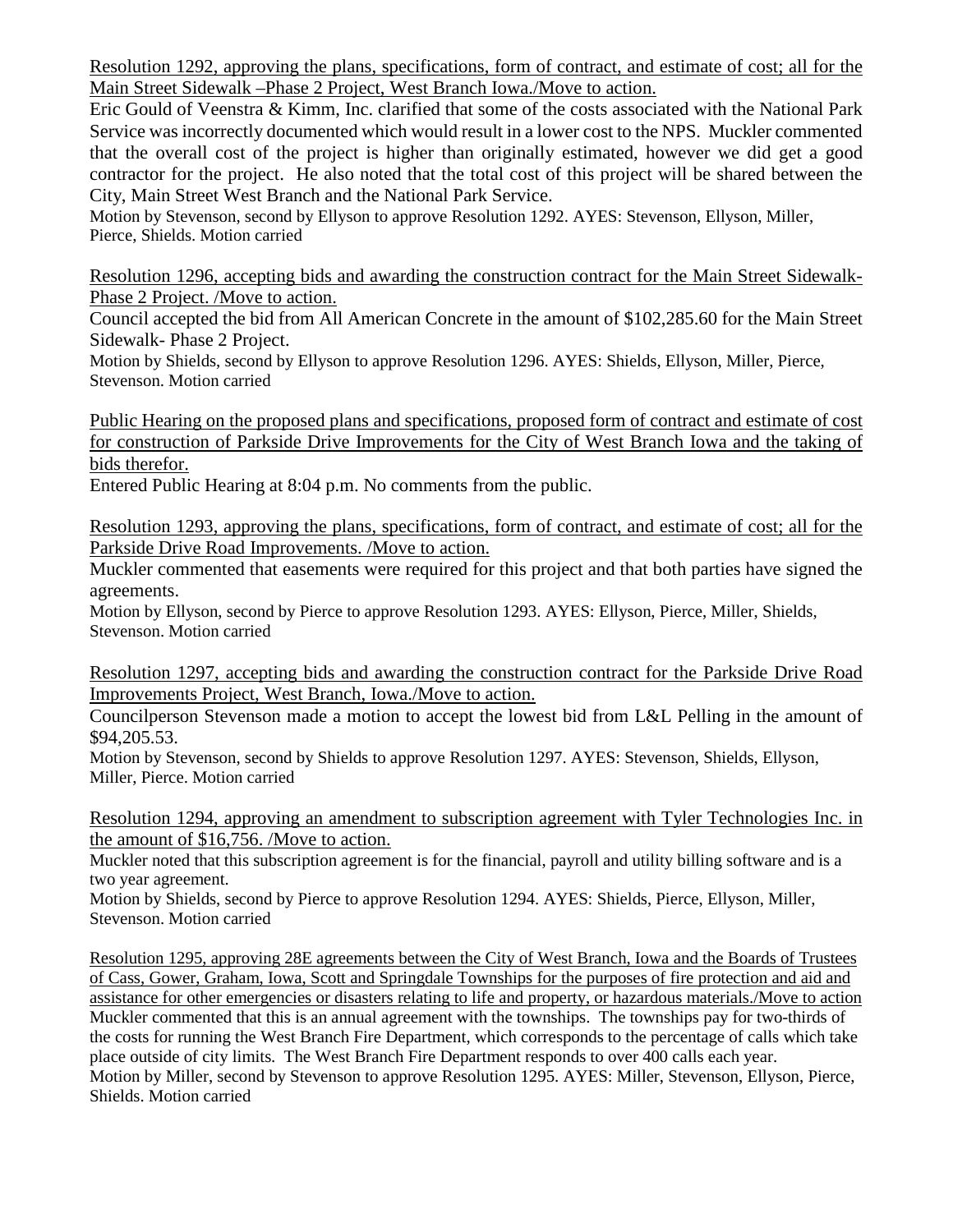Resolution 1288, approving a joint funding agreement between the City of West Branch and the United States Geological Survey (USGS) Iowa Water Science Center for storm water monitoring. /Move to action Stevenson restated the motion to amend the City's portion of the original proposal. The current proposal will cost \$13,740.00 per year with the main change to the gauge at College Street Bridge to using a seasonal discharge gauge. The streamflow gauges will provide needed data to determine where the water is coming from and what steps are needed to correct the problems with flooding in West Branch. Motion by Stevenson, second by Ellyson to approve Resolution 1288. AYES: Stevenson, Ellyson, Miller, Pierce, Shields. Motion carried

Accept the resignation of Josh Meade as a reserve officer. /Move to action. Motion by Miller, second by Ellyson. AYES: Miller, Ellyson, Pierce, Shields, Stevenson. Motion carried

Accept the resignation Mackenzie Krob form the West Branch Preservation Commission. /Move to action. Motion by Stevenson, second by Shields. AYES: Stevenson, Shields, Ellyson, Miller, Pierce. Motion carried

### **CITY STAFF REPORTS**

#### Public Works Director Matt Goodale – Planning & Zoning Training

Goodale reported that several members of the Planning & Zoning Commission, Board of Adjustment Commission, and four City staff members attended the training in Davenport on Monday, April 6th. The training was an introduction to Planning & Zoning for cities of all sizes. The training provided basic information and along with scenarios which allowed several of members of the audience to ask questions and give feedback for some issues they have experienced.

#### Public Works Director Matt Goodale – Storm Water BMP Reimbursement Program

Goodale reported that the Storm water BMP Reimbursement Program has been launched and information is now available on the City's website. All projects must be submitted for review and approved before construction can begin to be eligible for reimbursement. Contact Zoning Administrator Paul Stagg for more information.

#### Public Works Director Matt Goodale – Sealcoat Repair on 4<sup>th</sup> Street and other streets

Goodale reported that temporary grading to 4<sup>th</sup> Street near Reagan Blvd is drying out and improving. L.L. Pelling has been contacted for estimates and they will be making repairs to  $4<sup>th</sup>$  Street, East Orange, Cedar/Johnson and Greenview.

#### Public Works Director Matt Goodale – Intake Repairs on Parkside Drive

Goodale reported that the south side of the intersection of Parkside Drive and Main Street were closed this morning to repair two water intakes that have collapsed. The work is being performed by Lynch's Excavating and is expected to be completed by Wednesday, April 22nd.

### Deputy City Clerk Leslie Brick – Employee Insurance Policy

Brick requested clarification from the Council on the Health Insurance Reimbursement policy (Resolution 1173) put in place on January 21, 2014. Guidance was requested on when the reimbursement should be in effect for those opting for the benefit. The Council suggested that the benefit should coincide with the City's annual health care plan renewal.

### Library/IT Director Nick Shimmin – Surplus Policy

Shimmin explained the purpose of the policy was to have rules for disposing of or selling City owned property which the City no longer needs. Shimmin asked for input and told the Council that the policy will be placed before the Council, with any suggested Council revisions, as an action items at a future Council Meeting.